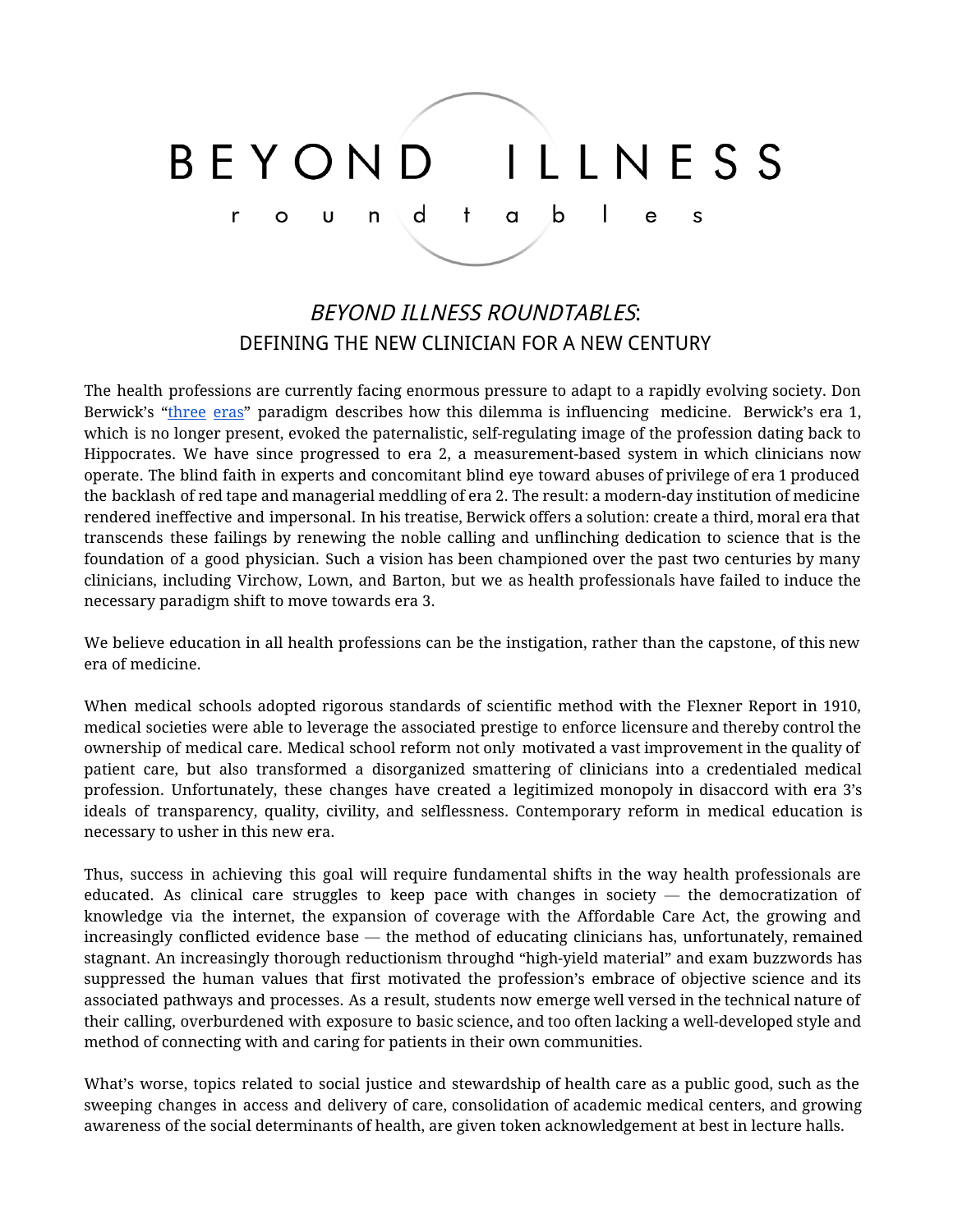This educational structure must be modified in medical schools, nursing schools, pharmacy schools, and other health professional schools. We must ask ourselves: how can we induce a revolution in values to bring into being a new moral era for students of the health professions? We must not simply wait for the wheels of history to creak along.

To effectively revise medical education to accommodate the rapidly changing environment in which clinicians operate, we must first envision and describe those qualities that clinicians should espouse. For example, we suggest that the present-day clinician must demonstrate empathy, but also social and political engagement in the best traditions of Virchow, Lown, Barton and Nightingale; must promote the science of medicine, untainted and free of conflicts; and must be dedicated to clinical excellence and health care as a public service.

We believe this redefinition should not exclusively involve clinician input and effort, and should not wait for deans' offices and curriculum committee recommendations. For the most part, these administration-focused methods reinforce a tone-deaf approach from academicians who are far removed from the energy of current realities. Instead, we require input from all those who participate in clinical care – patients, community members, clinicians, caretakers, students and more. We must gather these stakeholders in a single location to initiate these discussions and achieve a well-rounded, consensus description of the "new clinician."

To respond to this need for a new definition of the ideal clinician of the 21st century, we call upon interested parties to participate in B*eyond Illness Roundtables*. These *Roundtables* will provide a concrete platform for discussions about the "new clinician" and will allow participants to express their voices on a national platform through essays published on *in-Training,* an online publication managed by medical students. We encourage all those who wish to improve clinical care to become involved with this pilot program, either as facilitators responsible for leading these meetings, or as vocal attendees.

The following is a description of our *Beyond Illness Roundtables* pilot project:

Vision: The future of the health professions is the training of a more diverse and relevant clinician who can take advantage of era 3.

Mission: To create a definition of the ideal clinician of the 21st century.

Operation: To hold a series of face-to-face group discussion events at health care institutions, medical and nursing schools, regional, national, or medical society meetings, to elucidate the identity of the ideal compassionate, committed clinician. Facilitators will be provided with an online toolkit to help them facilitate these discussion groups.

Facilitators: Any individual in health care who is interested in facilitating a discussion event and is willing to summarize the findings of the discussion in an essay for the public.

Audience: We ask that these events be open to all members of the health care community, including students, patients, physicians, nurses, pharmacists, caretakers, administrators, and clinicians of all specialties.

We are asking that interested facilitators and participants download our toolkit and contact our coordinator Stephanie Aines at [saines@lowninstitute.org](mailto:saines@lowninstitute.org) to get started.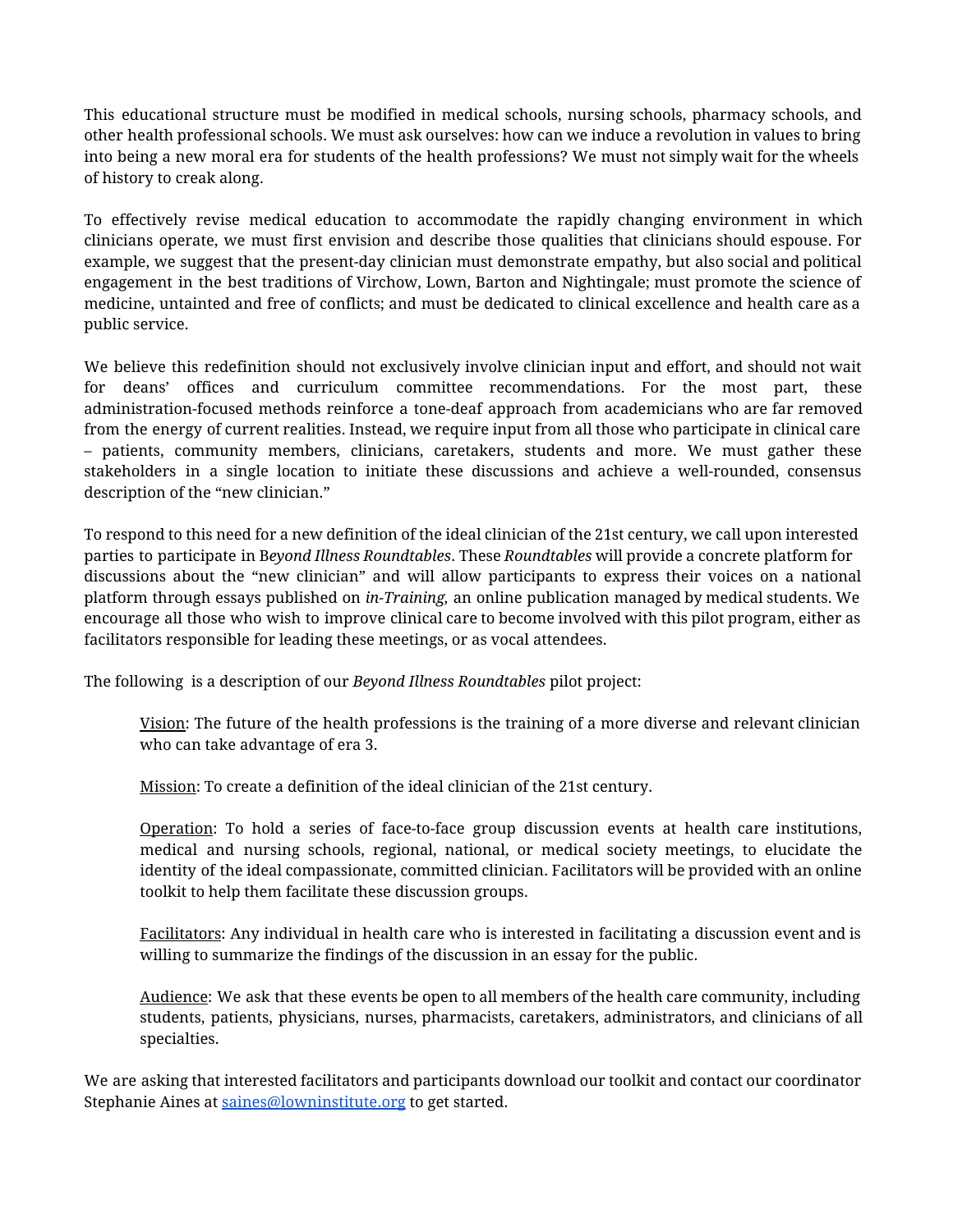We believe that students — their talent, their energy, and their compassionate commitment to making a difference — remain one of the greatest untapped resources for change in health care. It is our hope that these *Roundtables* take a step towards mobilizing this resource.

We look forward to working together.

Sincerely,

### Vikas Saini, MD President of the Lown Institute

Aaron Stupple, MD Fellow of the Lown Institute

Ajay Major, MD, MBA Founder and Editor-in-Chief Emeritus of *in-Training*

David Burstein, MD Organizer of the RightCare Alliance

Jane Muir, RN Organizer of the STAR Project Andy Kadlec, MD/PhD Candidate Managing Editor of *in-Training*

Stephanie Aines, MEd Organizing Manager of the Lown Institute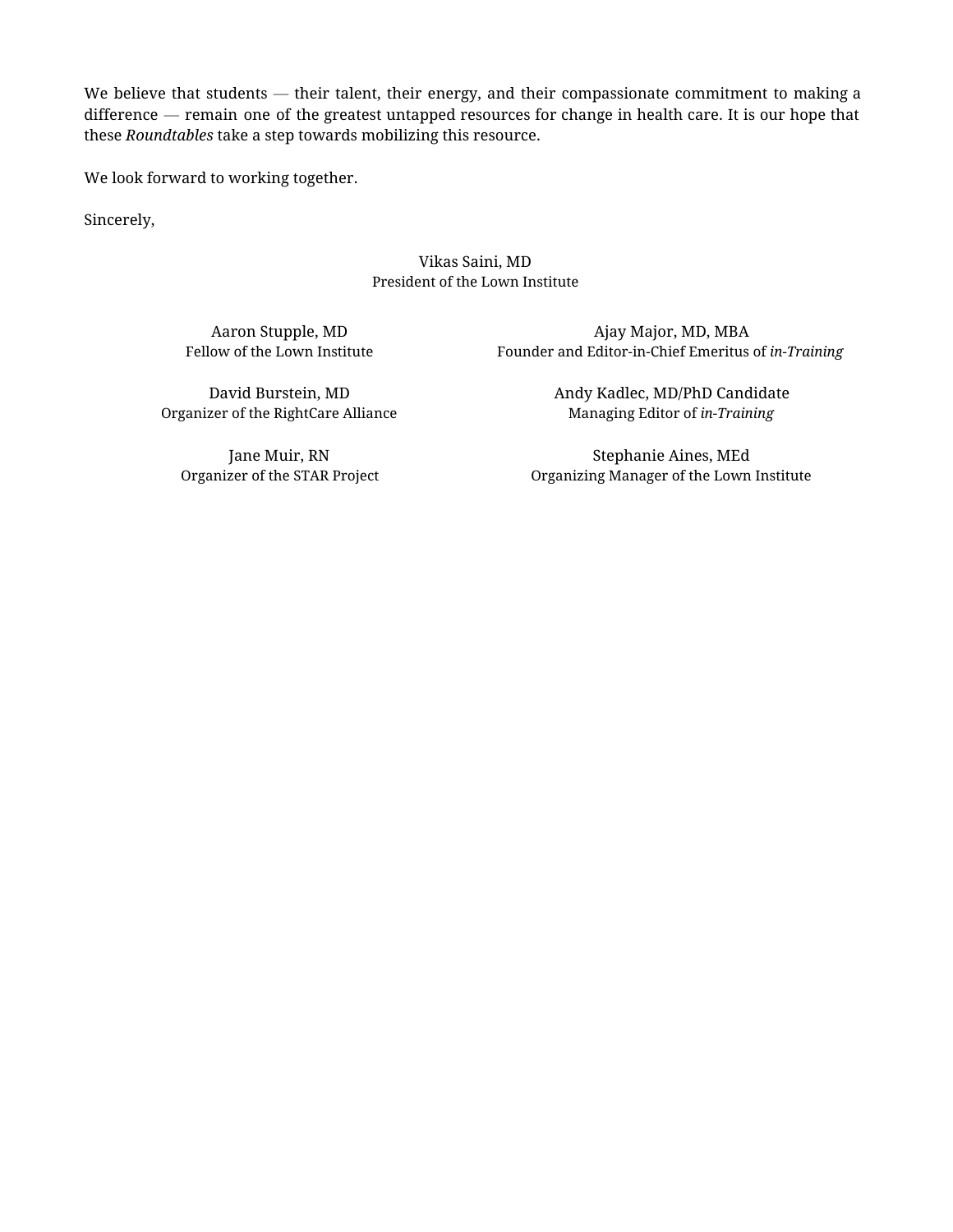#### ILLNESS BEYOND a b  $\mathbf{I}$ d  $\mathbf{f}$ r n e S U O

# FACILITATOR CHECKLIST

Facilitators of *Beyond Illness Roundtables* are integral in our mission to characterize the new clinician of the twenty-first century. Facilitators may be anyone associated with medicine or health care: nurses, physicians, administrators, students, allied health professionals.

—

The responsibilities of *Roundtable* facilitators are simple:

- 1. Plan and execute a *Beyond Illness Roundtable* at your institution.
- 2. Submit a written essay summarizing your discussion.

Before you begin planning your *Beyond Illness Roundtable*:

- $\Box$  Please email our coordinator Stephanie Aines at  $\frac{0}{\text{values}}$  box  $\frac{1}{\text{values}}$  to notify us that you will be holding a *Beyond Illness Roundtable*.
- $\Box$  Please email our editor Andy Kadlec at [managing.intrainingexec@gmail.com](mailto:managing.intrainingexec@gmail.com) to notify us that you will be submitting an essay after your *Roundtable*.

The following are general steps that you should follow to plan and execute your *Beyond Illness Roundtable*:

—

- 1. **Reserve a venue**at your institution. You may choose a venue as formal or informal as you wish.
- 2. **Gather any materials** you may require to facilitate a discussion. This may include a chalkboard, whiteboard, or a projector. You should also prepare a sign-in sheet for the *Roundtable*.
- 3. **Recruit participants** at your institution. You may invite as small or as large of a group as you feel comfortable facilitating. We encourage you to extend an open invitation to all health care stakeholders at your institution. However, you may choose to invite only students, trainees, administrators, physicians, and so forth at your discretion. See below for recruitment tips.
- 4. Send the **introductory letter** to participants before the event. This will generate a more fruitful discussion and will prepare participants for the format of the discussion. You may also add any additional information (discussion questions, thought-provoking articles, etc.) as you see fit.
- 5. Execute your *Beyond Illness Roundtable*.
- 6. **Write an essay** summarizing the discussion at your *Roundtable* within 2 weeks of the event. Please see the included prompt to help you write this essay.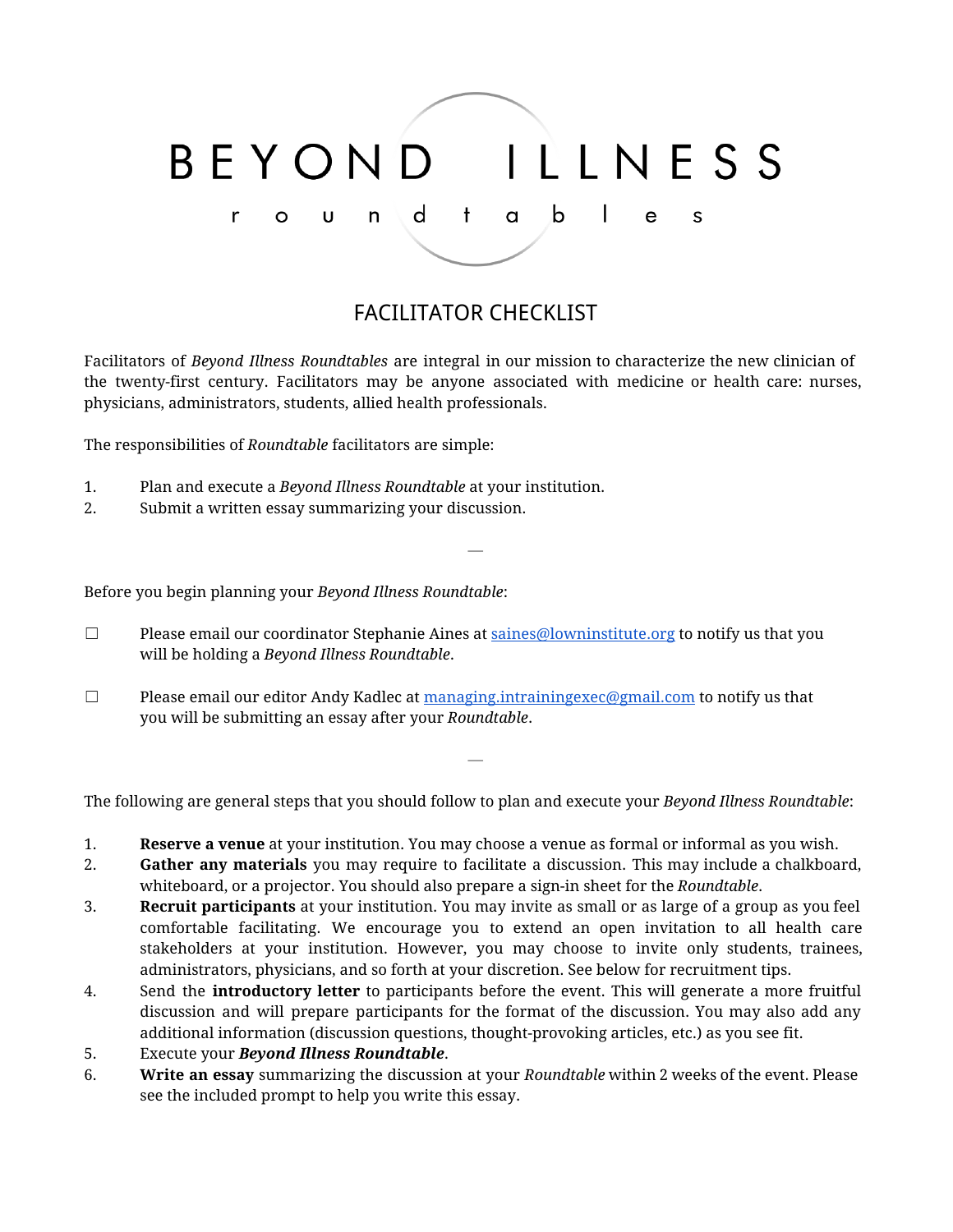The following are some suggestions for how to recruit participants for your *Roundtable*:

- 1. Think about everybody you know who is interested in the changing face of health care. These can be colleagues, friends, acquaintances, relatives, neighbors, community members, or friends of friends. Don't censor yourself or hesitate, just brainstorm this list.
- 2. Now, you can go back over the list. Don't take anybody off, even if they are busy or you think they may not be very interested. You are going to give them an opportunity to act on their values and have an awesome, compelling discussion; they can opt out, but don't make the decision for anybody that they shouldn't be involved.

The best way to recruit is in person. Ask these people to meet over coffee or tea to chat informally. Talking in person is the most effective way to connect about the causes that we are passionate about. If you can't do this in person, the next best option is a phone call. And if you can't do that, then go for email. **But make sure to send personal and individual emails to everyone, instead of a group message.**

- 3. Personally reach out to everybody on your list. Share that you are hosting a *Beyond Illness Roundtable*, and explain why you got involved. This is a reason that is personal and specific to you.
	- a. Next, ask them to get involved. Explain why you think they should; what experiences and perspectives would they bring to a *Beyond Illness Roundtable*?
	- b. Make a clear ask of them to attend the *Roundtable*. "Will you come to our Roundtable discussion on Friday at 3pm?" is a much more direct ask than "If you could come to our chat that'd be great, but it's totally okay if you can't."
	- c. Finally, ask them for recommendations of other people you should talk with and invite to join. Better yet, ask them to invite others!
- 4. If you haven't heard back, be persistent! Follow up with your people until you hear back from them. Even if most of the people you recruit aren't interested, don't get discouraged! Probably most of the people you ask won't be interested — but some of them will be, and will get involved all because you encourage them.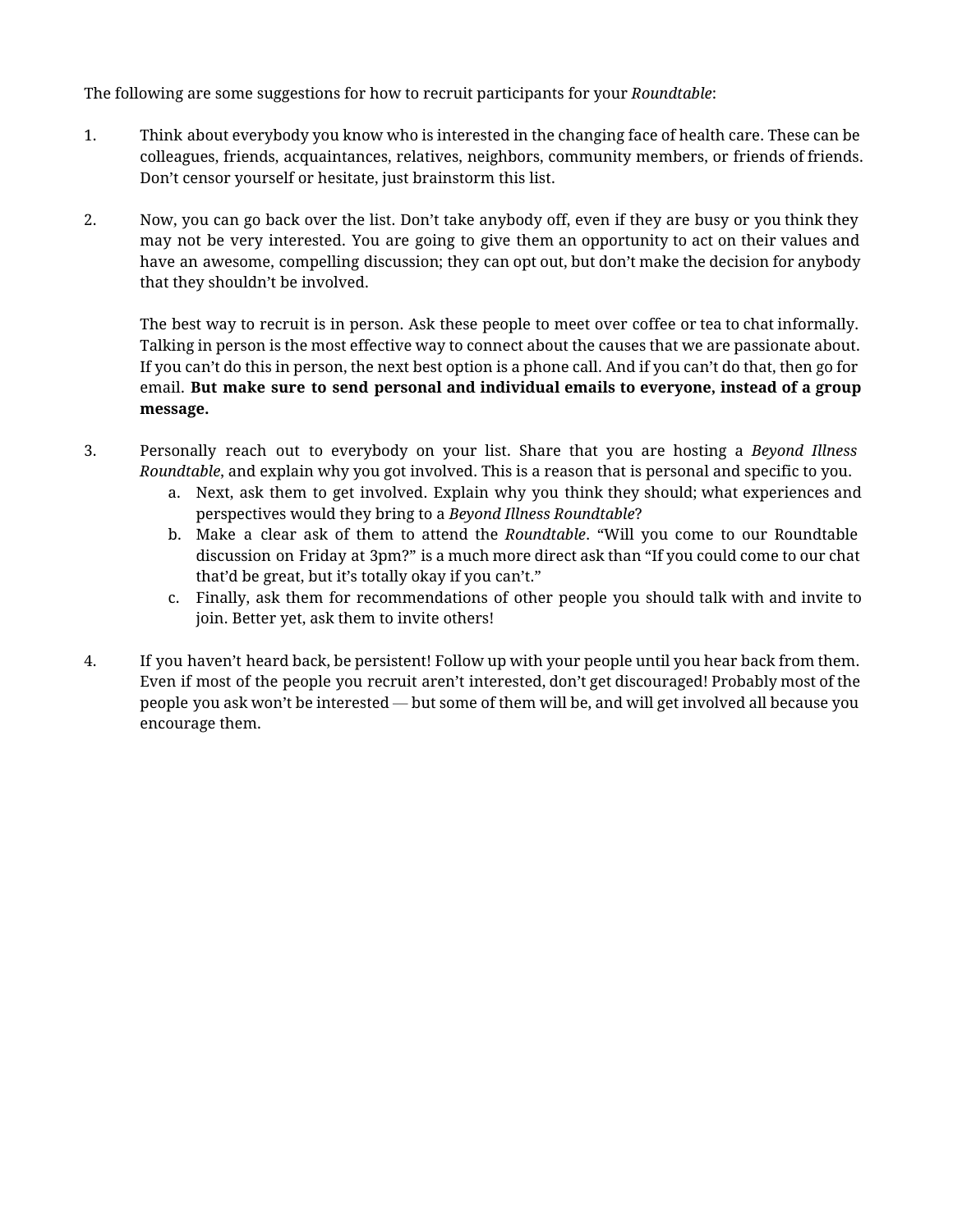#### ILLNESS BEYOND a b  $\mathsf{d}$  $\blacksquare$  $\mathbf{t}$  $\mathsf{r}$  $\mathsf{U}$  $\mathsf{n}$  $\mathsf{e}$ S  $\circ$

### ANATOMY OF A ROUNDTABLE

We encourage you to customize your *Beyond Illness Roundtable* to your audience and to your own strengths as a facilitator. We only ask that you involve all participants in the discussion so that all voices are heard and incorporated into your *Roundtable's* definition of a new clinician for the twenty-first century.

We suggest the following order for your *Beyond Illness Roundtable*:

- 1. Have participants sign-in prior to your *Roundtable*. This will enable us to communicate them as we move forward with the *Beyond Illness* project.
- 2. Introduce yourself as the facilitator. You may wish to pass out the introductory letter as a handout at this time.
- 3. Encourage all participants to briefly introduce themselves.
- 4. We propose the following questions to begin the discussion. We encourage you to cater the questions to your participants and to your own strengths as a facilitator. Remember: the mission of these *Roundtables* is to develop a well-rounded, consensus description of the "new clinician," as described in the included introductory letter.
	- What are some qualities of outstanding clinicians that you have encountered? What about less-than-outstanding clinicians?
	- Describe some of the most memorable clinical experiences you have had. Why were they memorable?
	- If you could tell your clinical provider one thing that you would like him or her to do better, what would it be?
	- Do you think clinicians have a duty to social justice and the public good? In what capacity and why? How successful do you think clinicians here have been at engaging with the community? How could they improve?
- 5. Facilitate a discussion among all participants. You may wish to ask a participant to take notes instead of or in addition to you for your summary essay.
- 6. At the end of your discussion, summarize the consensus description of your *Roundtable* for all of the participants.
- 7. After the conclusion of your *Roundtable*, please collect the sign-in sheet and save it we may ask you to send an email to your participants as the *Beyond Illness* project progresses.
- 8. Within 2 weeks after your *Roundtable*, please submit your essay to our editor. Please see the included prompt to help you write this essay.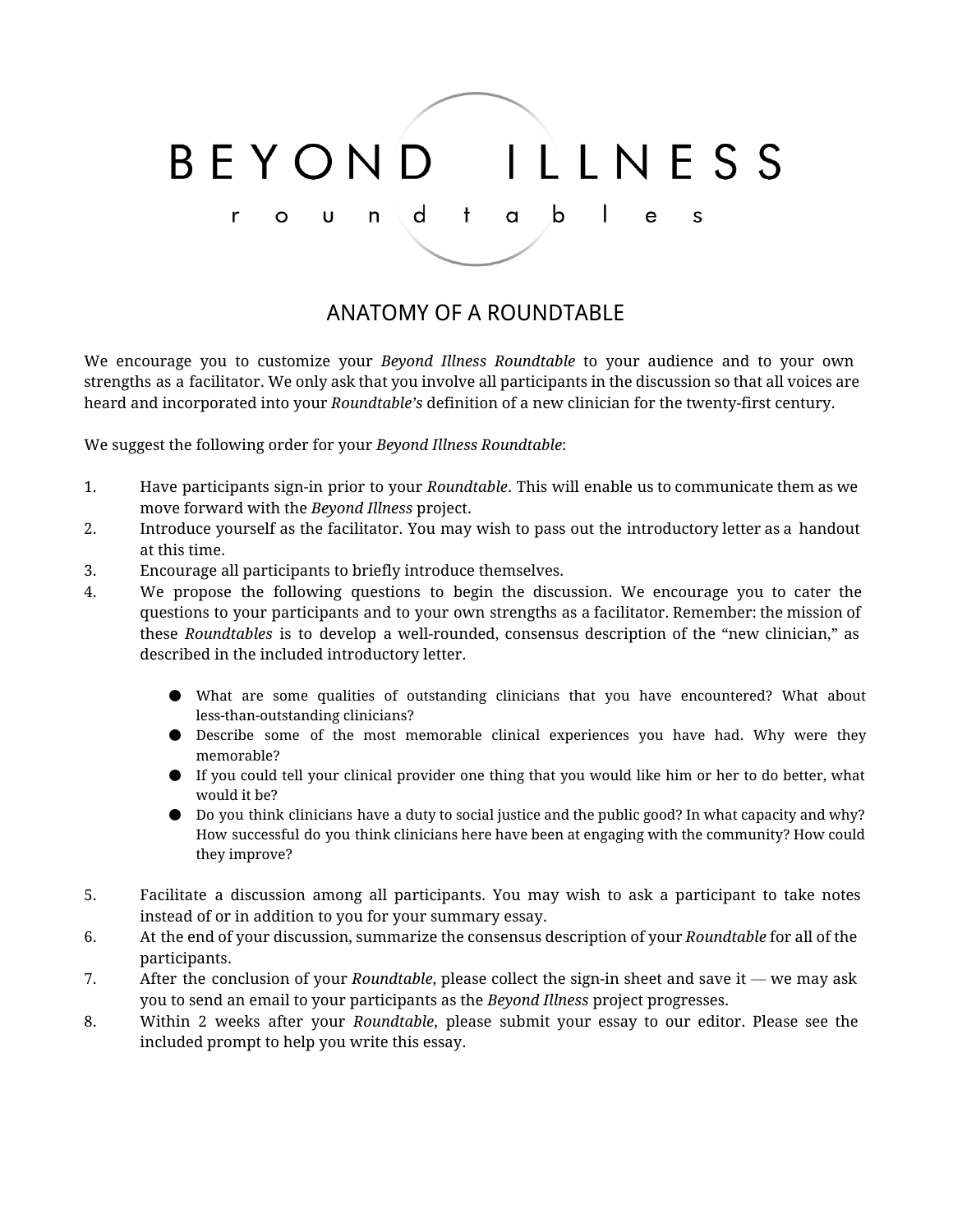The following are tips to help you be a better facilitator for your *Beyond Illness Roundtable*:

- 1. At the beginning of the discussion, announce that you want to make sure that all voices are heard. Encourage people who usually talk a lot to challenge themselves by talking less, and encourage people who are usually quiet to challenge themselves by talking more.
- 2. Cold-call on participants. If some people are especially quiet, directly ask them for their opinions.
- 3. If somebody is monopolizing the conversation, respectfully ask them to hold their next comment so that more people have a chance to speak.
- 4. Don't fear silence! You may pose a question and find that nobody answers right away. Give it time many people need a few moments to collect their thoughts, and somebody will speak up. Many experienced facilitators silently count to 7 before calling on a participant. If nobody volunteers, call on somebody directly.